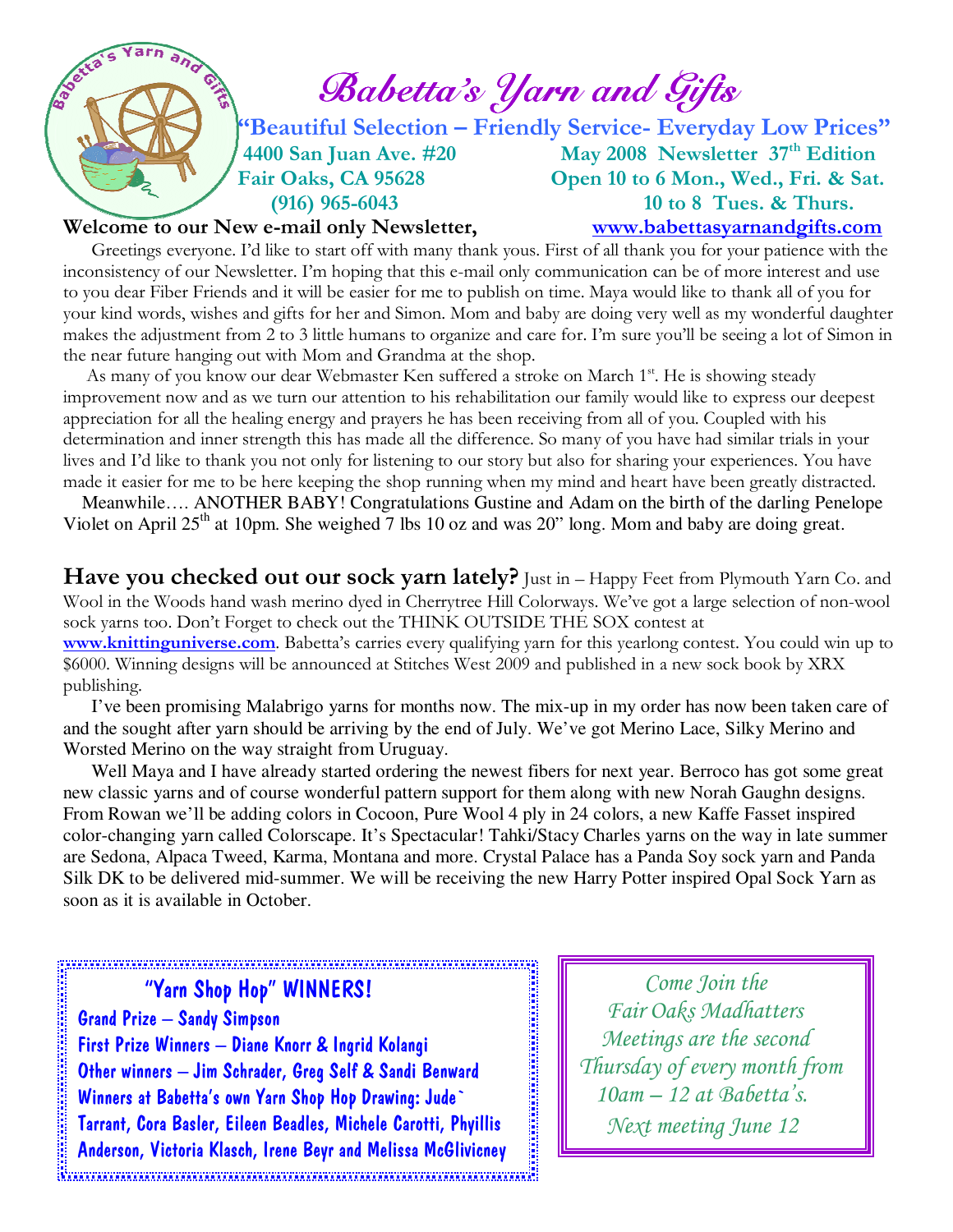## Classes for June 2008 at Babetta's

 In our project classes you can learn to knit anything from scarves to socks to felted purses to lace shawls to hats to sweaters. Pick your project and join in the fun. Our knitters inspire each other to try new things by sharing ideas and showing off their latest creation. Sign up for one of our classes and you will receive a coupon for %10 off your next purchase. If our class times aren't convenient we also offer private lessons in Knitting, Crochet, Spinning and Weaving by appointment.

\*Pre-registration is required as class sizes are limited. Please choose your dates carefully. Because of scheduling conflicts and complications, make-up classes will only be allowed under special circumstances and individual consideration.

**Tuesdays June 3, 10 & 17**  Knitting Project 6pm – 7:30pm fee \$40

**Wednesdays June 4, 11, & 18**  Knitting Project 1pm – 2:30pm fee \$40 Knitting Project 3:00pm- 4:30pm fee \$40 Crochet 5:30pm – 7pm fee \$40

**Thursday June 5, 12 & 19**  Knitting Project 6pm – 7:30pm fee \$40

Private Lessons Knitting or Crochet \$15 an hour and Group Knitting or Crochet Private lessons \$10 an hour per person. Spinning or weaving \$20 an hour and group rates are \$15 an hour per person.

**Saturdays June 7, 21 & 28 No class June 14. It's Maya's Birthday!**  Advanced Beginning Knitting Felted Purse Project 2pm – 3:30pm fee \$40 Knitting Project 4pm – 5:30pm fee \$40

Meeting date for the Great American Aran Afghan Knit-a-Long May19 and June16 1pm-3pm or 6pm-8pm

Come sit and knit with our knitting group on the  $1^{st}$  &  $3^{rd}$  Sat. every month. Next month's dates June 7 and 21 from 10am to 2pm

Fair Oaks Madhatters Knitting Group Meeting Date at Babetta's June 12 10am-12

**\_\_\_\_\_\_\_\_\_\_\_\_\_\_\_\_\_\_\_\_\_\_\_\_\_\_\_\_\_\_\_\_\_\_\_\_\_\_\_\_\_\_\_\_\_\_\_\_\_\_\_\_\_\_\_\_\_\_\_\_\_\_\_\_\_\_\_\_\_\_\_\_\_\_\_\_\_\_\_\_\_\_\_\_\_\_** 



 Memorial Day Weekend Sale! May 23, 24 and 26 from 10 am – 6 pm

 Selected Louisa Harding and Katia yarns 30% to 40% off. Selected Anny Blatt and Bouton d'or yarns 20% to 40% off. Tiboodoo Kits 50% off. Bagsmith Kits 20% off. Buy 10 Balls or more of one yarn in one color and receive 10% off. No other discounts apply. Sales final on discounted items.